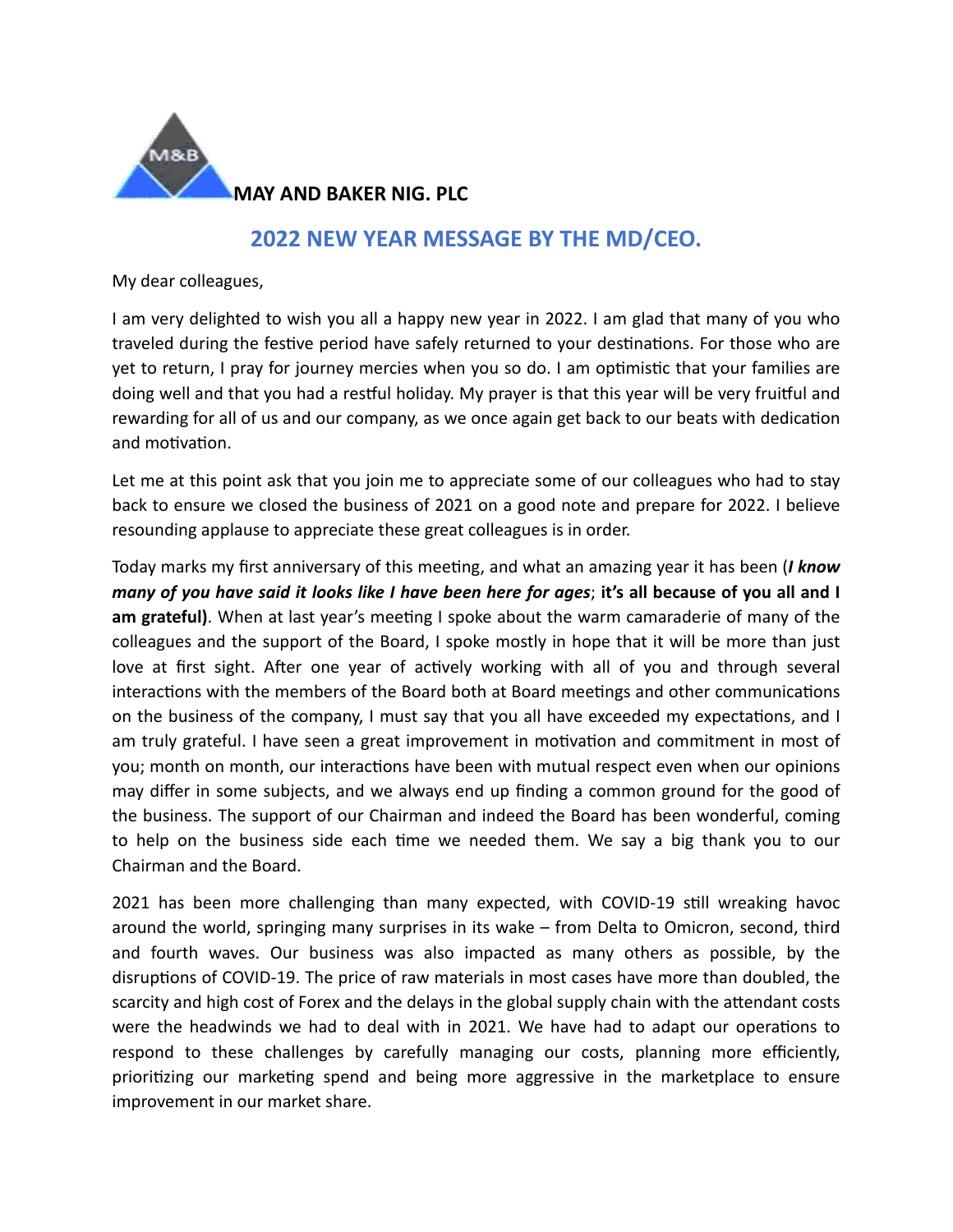## **STATE OF THE BUSINESS.**

Despite the challenges of 2021, our business has kept a good trajectory quarter on quarter. We have maintained a double-digit growth both in revenue and profit for each of the quarters where we have submitted our results as required by regulations. Although the final numbers for Q4 are not yet out, preliminary figures show that we have kept this growth trajectory till the end of the year. I am therefore glad to announce that we ended the 2021 financial year with a revenue of N11.9b representing 95% of the budget and 27% growth over last year. The tentative result of PBT shows we are likely to deliver 95% of the budget and a growth of about 16%. This I believe is a very good result given the conditions under which we operated and even more reassuring as much of the growth recorded is organic. I am sure the audited results will be published sometime in Q1, 2022.

Our performance has been helped significantly by proper management of our operating expenses both at the factory level and field operations, hence despite the increases in the cost of input materials, we were still able to end the year at 95% of the budgeted GM%. We will need to do more of these balancing activities knowing that it's not always easy to pass all the cost increases to the consumers who already are challenged with dwindling resources and low purchasing power.

In 2021 we achieved a few remarkable milestones; sometimes setting new records and breaking them. We achieved the highest sale in a single month (N1.5b) in March and in October we broke that to record N1.8b. In my speech last year, I shared the vision of a banner going up in October when we cross the N10b mark. Yes, we didn't achieve that at the end of October, but in the first week of November; at the back of that stellar performance in October, that dream was realized. It took a lot of effort and belief by the team to accomplish that. So, at the end of the year, we have set a new record of revenue achievement and possibly profit as well. The challenge for us in 2022 is to break these records and set new ones as we work hard to make this company the pride of the industry.

## **STAFF WELFARE.**

In my speech last year, one of my cardinal objectives was to ensure improvement in the welfare of staff. I did mention that as long as the business was doing well, I will ensure that our staff will also do well. I am sure you all can agree that within the limits of our resources, we have tried to improve some of the welfare schemes that have hitherto remained unattended to. I hope that the business will perform even better in 2022 so we can continue to address other areas of staff welfare that I believe still need more improvement.

We have also made some improvements in our work tools to ensure we continue to deliver quality in our daily engagements. Thanks to the funds from the CBN intervention, we have finished our state-of-the-art Herbal manufacturing line and thus transitioned our manufacture